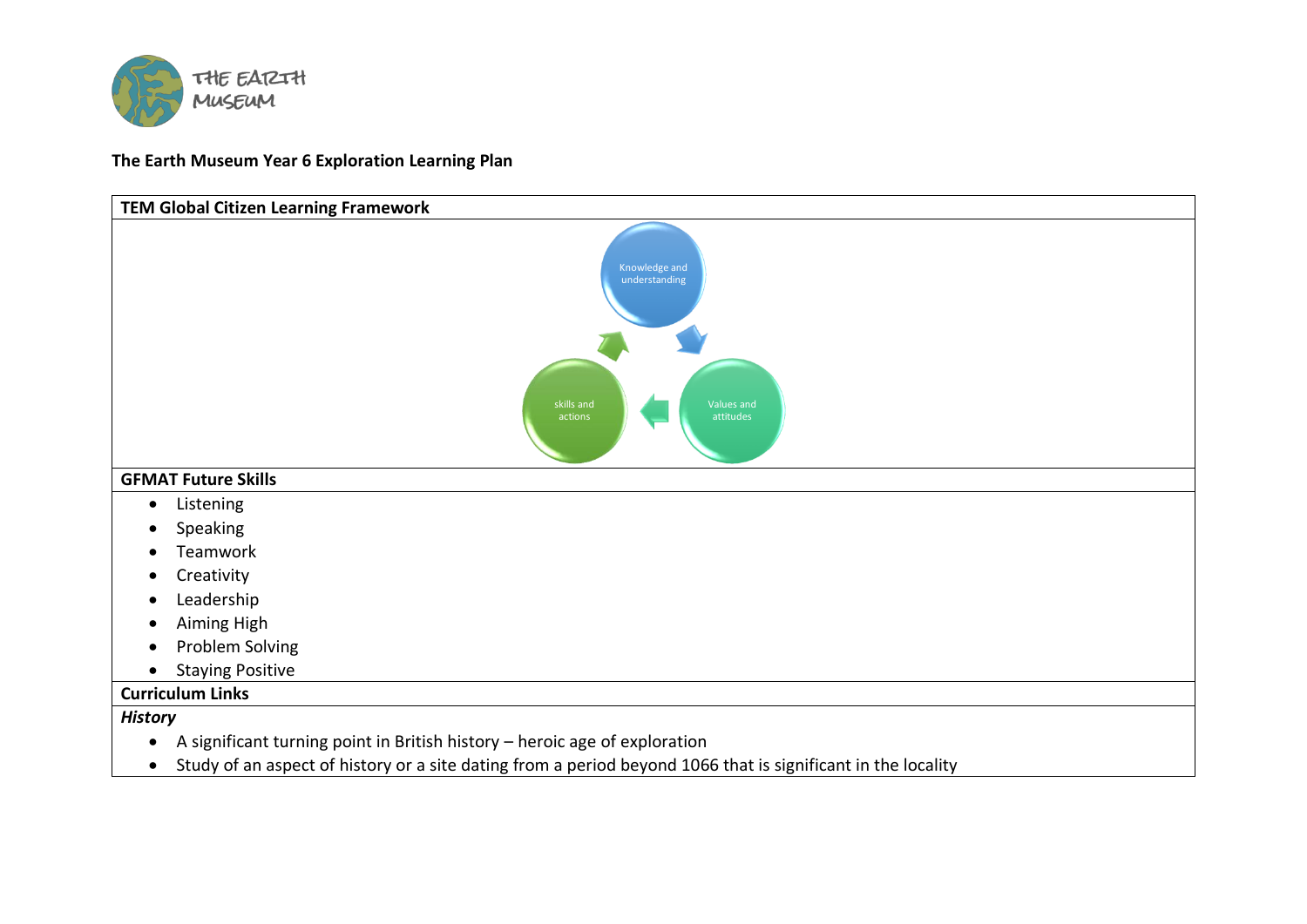

- Continue to develop a chronologically secure knowledge and understanding of British, local and world history, establishing clear narratives within and across the periods they study
- Note connections, contrasts and trends over time and develop appropriate use of historical terms
- Regularly address and sometimes devise historically valid questions about change, cause, similarity and difference, and significance
- Construct informed responses that involve thoughtful selection and organisation of relevant historical information
- Understand how our knowledge of the past is constructed from a range of sources

## *Geography*

- Extend their knowledge and understanding beyond the local area to include the UK, Europe, North and South America
- Develop their use of geographical knowledge, understanding and skills to enhance their locational and place knowledge
- Locate the world's countries, using maps to focus on Europe and North and South America, concentrating on their environmental regions, key physical and human characteristics, countries and major cities
- Identify the position and significance of latitude, longitude, Equator, Northern Hemisphere, Southern Hemisphere, Arctic and Antarctic Circle
- Describe and understand key aspects of physical and human geography
- Use maps, atlases, globes and digital/ computer mapping to locate countries and describe features studied

## *Computing*

- Understand computer networks including the internet; how they can provide multiple services, such as the world wide web; and the opportunities they offer for communication and collaboration
- Use search technologies effectively
- Select, use and combine a variety of software on a range of digital devices to design and create content that accomplishes given goals, including collecting, analysing, evaluating and presenting data and information
- Use technology safely, respectfully and responsibly

## *Citizenship*

• Learn about the wider world and the interdependence of communities within it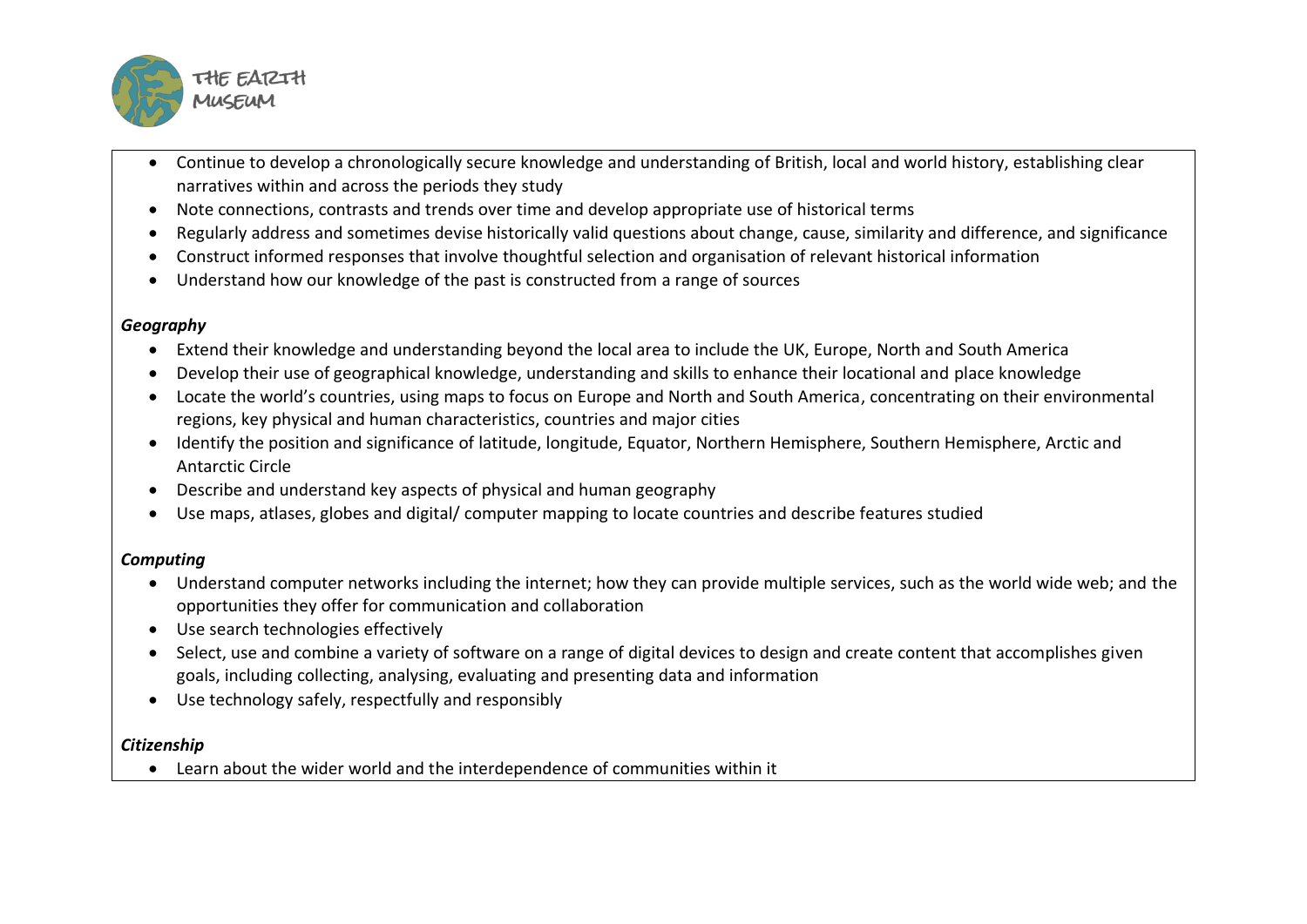

- Develop sense of social justice and moral responsibility and begin to understand how their own choices and behaviour can affect local, national or global issues
- To reflect on spiritual, moral, social, and cultural issues, using imagination to understand other people's experiences
- To think about the lives of people living in other places and times, and people with different values and customs

|                           | <b>Lesson Plan 1: Expeditions</b> | <b>Lesson Plan 2: Haslar</b>  | <b>Lesson Plan 3: Haslar</b>    | <b>Lesson Plan 4: Creating</b> |
|---------------------------|-----------------------------------|-------------------------------|---------------------------------|--------------------------------|
|                           | of Exploration                    | <b>Hospital Exploration</b>   | <b>Hospital Museum Visitors</b> | our own Explorer Map           |
|                           |                                   | <b>Collections</b>            |                                 |                                |
| Knowledge and             | Discover how the Heroic Age       | Discover how the local Haslar | Discover how Haslar Hospital    | Bringing these stories         |
| understanding             | of Polar Exploration is part of   | Hospital is connected with    | had an important scientific     | together                       |
|                           | a longer tradition of             | this tradition $-$ providing  | museum in the C19th which       |                                |
|                           | exploration by the Royal          | doctors to look after crew    | displayed artefacts and         | Adding their own individual    |
|                           | Navy and the British Empire       | and carry out scientific      | natural history brought back    | and collective understanding   |
|                           |                                   | research                      | by these doctors                |                                |
|                           | Understand how these              |                               |                                 |                                |
|                           | explorers encountered other       | Understand how these          | Understand how encounters       |                                |
|                           | people living across the          | explorers encountered other   | influenced the lives of other   |                                |
|                           | world                             | people living across the      | people and their                |                                |
|                           |                                   | world                         | descendants (legacies of        |                                |
|                           |                                   |                               | empire)                         |                                |
| Values and attitudes      | Think about the lives of          | Think about the lives of      | Reflect on the impact of past   | Taking collective              |
|                           | people living in other places     | people living in other places | encounters into the present     | responsibility to create a     |
|                           | and times                         | and times                     | - the idea of legacies          | respectful narrative about     |
|                           |                                   |                               |                                 | the history of exploration     |
|                           |                                   |                               |                                 | and its legacy                 |
| <b>Skills and actions</b> | Sharing this reflective           | Carrying out individual       | Carrying out individual         | Working as a team              |
|                           | experience with others            | research into past lives      | research into past lives        |                                |
|                           |                                   |                               |                                 | Working out latitude and       |
|                           | Recording information             | Recording information         | Recording information           | longitude                      |
|                           | accurately and respectfully       | accurately and respectfully   | accurately and respectfully     |                                |
|                           |                                   |                               |                                 |                                |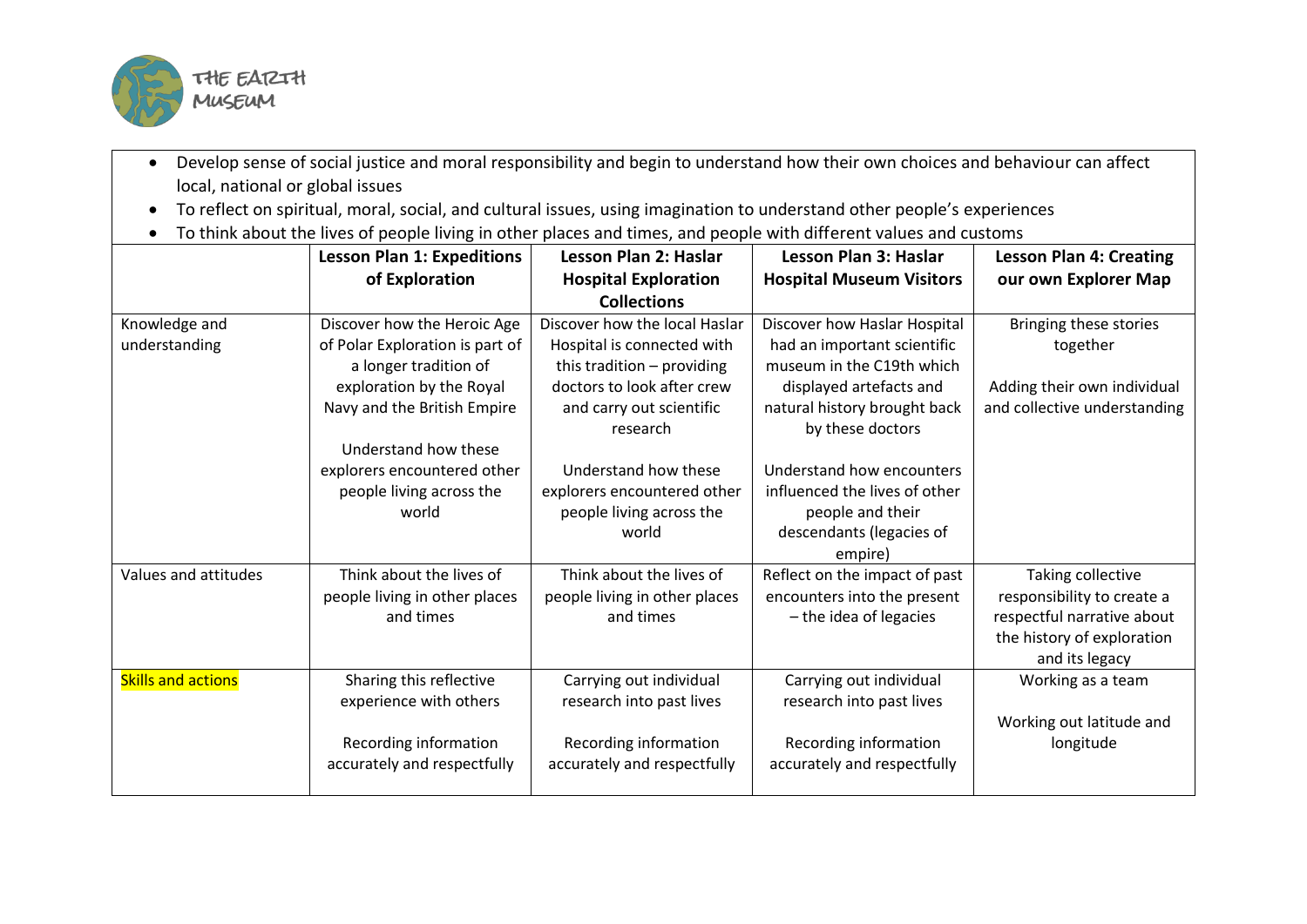

|                   | Use of GIS mapping resource<br>Making a graph with<br>collected data<br>Empathy with people living<br>in other places and times<br>with different values and<br>customs | Use and interpretation of<br>website data and<br>information online<br>Empathy with people living<br>in other places and times<br>with different values and<br>customs | Sharing this reflective<br>experience with others<br>Public speaking<br>Use imagination to<br>understand other people's<br>experiences | Compiling the spreadsheet<br>and photographic data for<br>uploading on to their<br>Explorer<br>Reflecting on what learnt<br>about social justice and<br>moral responsibility; impact<br>of people on others |
|-------------------|-------------------------------------------------------------------------------------------------------------------------------------------------------------------------|------------------------------------------------------------------------------------------------------------------------------------------------------------------------|----------------------------------------------------------------------------------------------------------------------------------------|-------------------------------------------------------------------------------------------------------------------------------------------------------------------------------------------------------------|
|                   |                                                                                                                                                                         |                                                                                                                                                                        |                                                                                                                                        | Sharing this reflective<br>experience with others                                                                                                                                                           |
| Resources         | <b>British Expeditions of Empire</b>                                                                                                                                    | <b>Haslar Hospital Exploration</b>                                                                                                                                     | <b>Museum Visitors</b>                                                                                                                 | <b>Create The Earth Museum</b>                                                                                                                                                                              |
|                   | (Haslar)                                                                                                                                                                | <b>Collections</b>                                                                                                                                                     | <b>Haslar Hospital Exploration</b>                                                                                                     | (to follow)                                                                                                                                                                                                 |
|                   | <b>British Expeditions of Empire</b>                                                                                                                                    |                                                                                                                                                                        | <b>Collections</b>                                                                                                                     |                                                                                                                                                                                                             |
|                   | (Haslar) Activity Sheet KS2                                                                                                                                             |                                                                                                                                                                        |                                                                                                                                        |                                                                                                                                                                                                             |
| <b>Activities</b> | 30 minutes                                                                                                                                                              | 30 minutes                                                                                                                                                             | 30 minutes                                                                                                                             | 20 minutes                                                                                                                                                                                                  |
|                   | Choose an expedition,                                                                                                                                                   | Working in pairs, find 10                                                                                                                                              | Split the class into groups of                                                                                                         | Uploading item drawings for                                                                                                                                                                                 |
|                   | working individually or in                                                                                                                                              | items (artefacts) from                                                                                                                                                 | 4-6 and split each group in                                                                                                            | your 2 items and creating a                                                                                                                                                                                 |
|                   | pairs                                                                                                                                                                   | different parts of the world -                                                                                                                                         | half.                                                                                                                                  | spreadsheet of URLs                                                                                                                                                                                         |
|                   | Record name of<br>$\bullet$                                                                                                                                             | select an image that catches<br>your attention and click on it                                                                                                         | One half research names of                                                                                                             | Working out latitude and                                                                                                                                                                                    |
|                   | captain, surgeons<br>and number of crew                                                                                                                                 | to discover the item behind                                                                                                                                            | visitors to the museum                                                                                                                 | longitude for where we want                                                                                                                                                                                 |
|                   | Record purpose of                                                                                                                                                       | the image.                                                                                                                                                             | online via Wikipedia and                                                                                                               | to map the objects                                                                                                                                                                                          |
|                   | expedition                                                                                                                                                              |                                                                                                                                                                        | write a short note of                                                                                                                  |                                                                                                                                                                                                             |
|                   | Follow the voyage leaving                                                                                                                                               | Make a record of:                                                                                                                                                      | introduction about one of                                                                                                              | 20 minutes                                                                                                                                                                                                  |
|                   | the UK and travelling the                                                                                                                                               |                                                                                                                                                                        | these names;                                                                                                                           | Add the following                                                                                                                                                                                           |
|                   | world                                                                                                                                                                   | Image number you<br>$\bullet$                                                                                                                                          |                                                                                                                                        | information for your 2 items                                                                                                                                                                                |
|                   | Find and record its<br>$\bullet$                                                                                                                                        | looked at                                                                                                                                                              | One half imagine you are the                                                                                                           | to our master spreadsheet:                                                                                                                                                                                  |
|                   | point of departure.                                                                                                                                                     |                                                                                                                                                                        | museum curator at Haslar in                                                                                                            |                                                                                                                                                                                                             |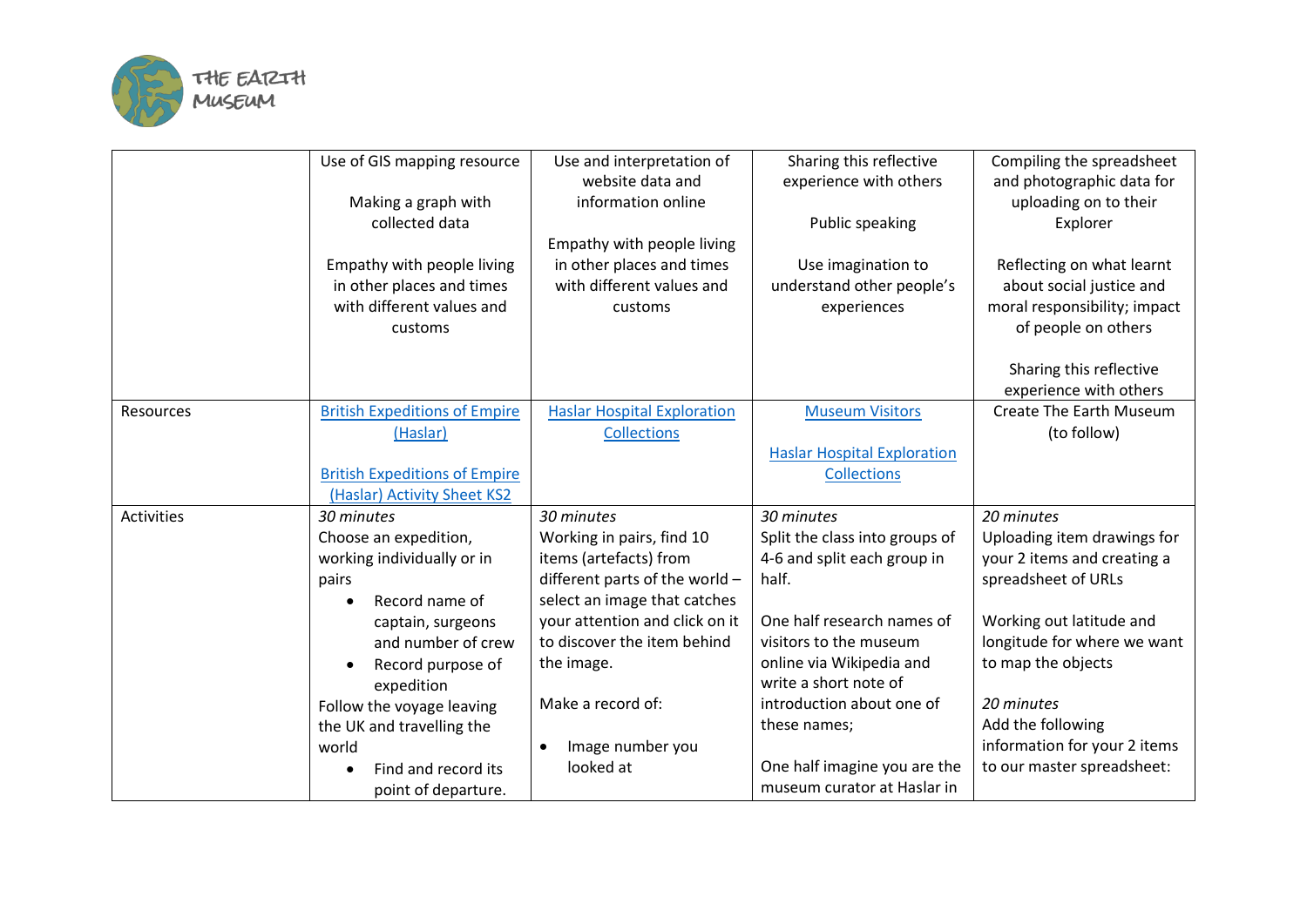

| Make a note of the<br>climate they were<br>used to<br>Find and record 5<br>other places the<br>expedition stopped<br>and make a note of<br>the climate they<br>experienced<br>20 minutes<br>Make a graph of the<br>temperature zones they<br>travelled through from the<br>data you collected<br>Change the basemap to<br>imagery/ imagery with<br>labels, zoom into the<br>landscape and look at how<br>different it is in the various<br>places they visited<br>10 minutes<br>Discuss as a class how the | And for the object<br>$\bullet$<br>revealed:<br>What it is<br>$\circ$<br>What made of<br>$\circ$<br>Where from<br>$\Omega$<br>Who made it<br>$\circ$<br>Previous owner<br>$\circ$<br>Where is it now<br>$\circ$<br>20 minutes<br>Choose 1-2 objects each to<br>draw. Take a photo of your<br>drawing when finished and<br>upload it to a Google folder<br>prepared by your teacher<br>10 minutes<br>Class discussion - what do<br>you think it might have been<br>like for strangers to meet<br>(the explorers and the local<br>people they met across the<br>world) | the 1840s preparing a tour<br>for a group of visitors.<br>Referring back to your notes<br>from lesson 2, choose 5<br>items to show and prepare a<br>10-minute tour of the<br>collections on the website<br>20 minutes<br>Play out a visit to the<br>museum in groups. Visitors<br>introduce yourselves to the<br>curator as your chosen<br>person; curators present a<br>10 minute tour of the items<br>you have selected for the<br>visitors<br>10 minutes<br>As a whole class, the teacher<br>acts out the part of an<br>uninvited visitor from one of<br>the local (indigenous)<br>communities from which an<br>item was collected: | Latitude and longitude<br>$\bullet$<br>Name of object<br>$\bullet$<br>Where it is from<br>$\bullet$<br>Who made it<br>$\bullet$<br>What it is made of<br>$\bullet$<br>Where is it now<br>$\bullet$<br>Drawing image URL<br>$\bullet$<br>20 minutes<br>We will then upload our<br>master spreadsheet to<br>create our own Haslar<br>Hospital Museum Explorer<br>Map |
|------------------------------------------------------------------------------------------------------------------------------------------------------------------------------------------------------------------------------------------------------------------------------------------------------------------------------------------------------------------------------------------------------------------------------------------------------------------------------------------------------------|----------------------------------------------------------------------------------------------------------------------------------------------------------------------------------------------------------------------------------------------------------------------------------------------------------------------------------------------------------------------------------------------------------------------------------------------------------------------------------------------------------------------------------------------------------------------|----------------------------------------------------------------------------------------------------------------------------------------------------------------------------------------------------------------------------------------------------------------------------------------------------------------------------------------------------------------------------------------------------------------------------------------------------------------------------------------------------------------------------------------------------------------------------------------------------------------------------------------|--------------------------------------------------------------------------------------------------------------------------------------------------------------------------------------------------------------------------------------------------------------------------------------------------------------------------------------------------------------------|
| crew might have<br>experienced these different<br>environments on the journey                                                                                                                                                                                                                                                                                                                                                                                                                              |                                                                                                                                                                                                                                                                                                                                                                                                                                                                                                                                                                      | You were strangers<br>arriving in my home;<br>speaking languages we<br>did not understand                                                                                                                                                                                                                                                                                                                                                                                                                                                                                                                                              |                                                                                                                                                                                                                                                                                                                                                                    |